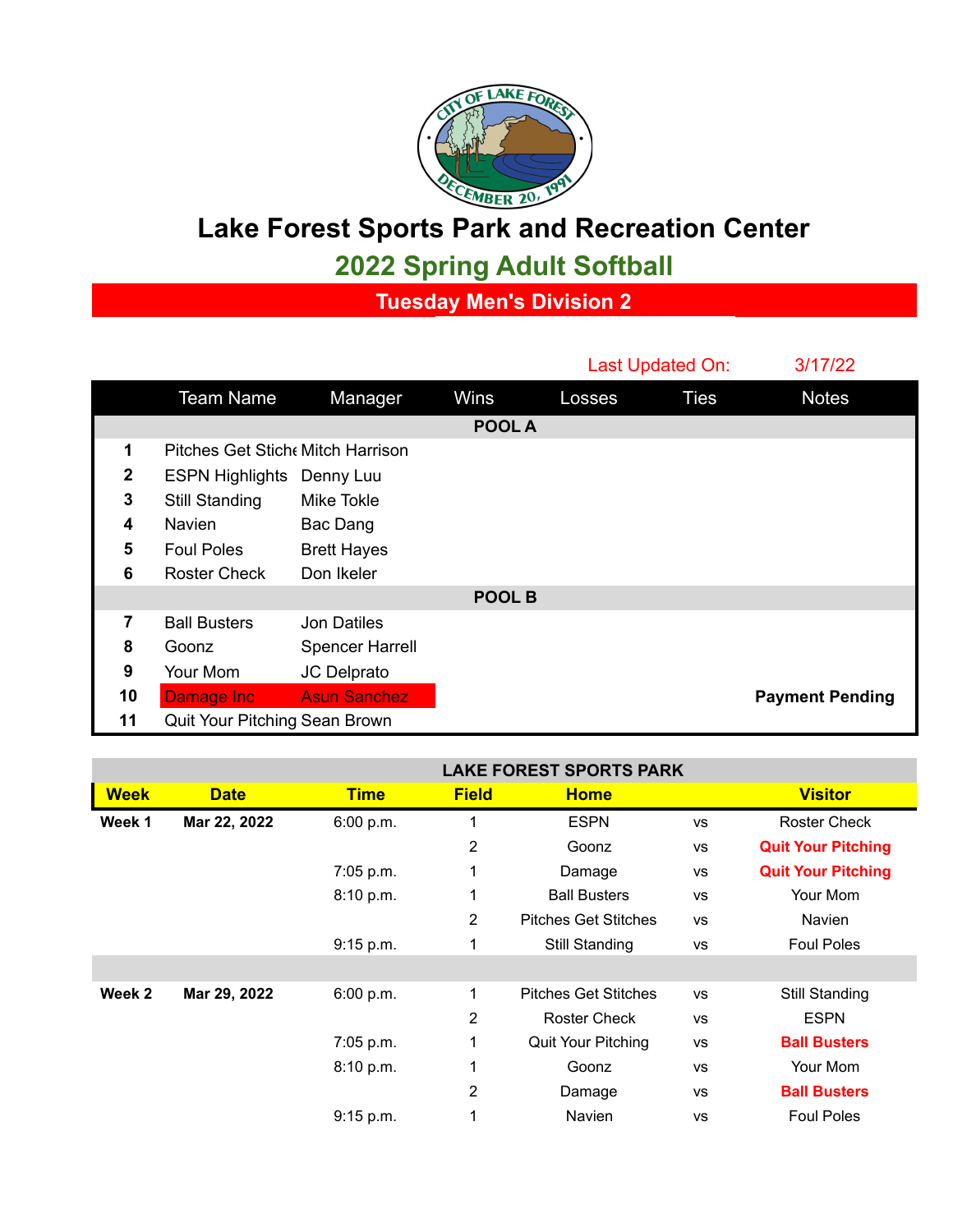| <b>Score</b> |  |  |
|--------------|--|--|

 $\mathcal{L}^{\text{max}}_{\text{max}}$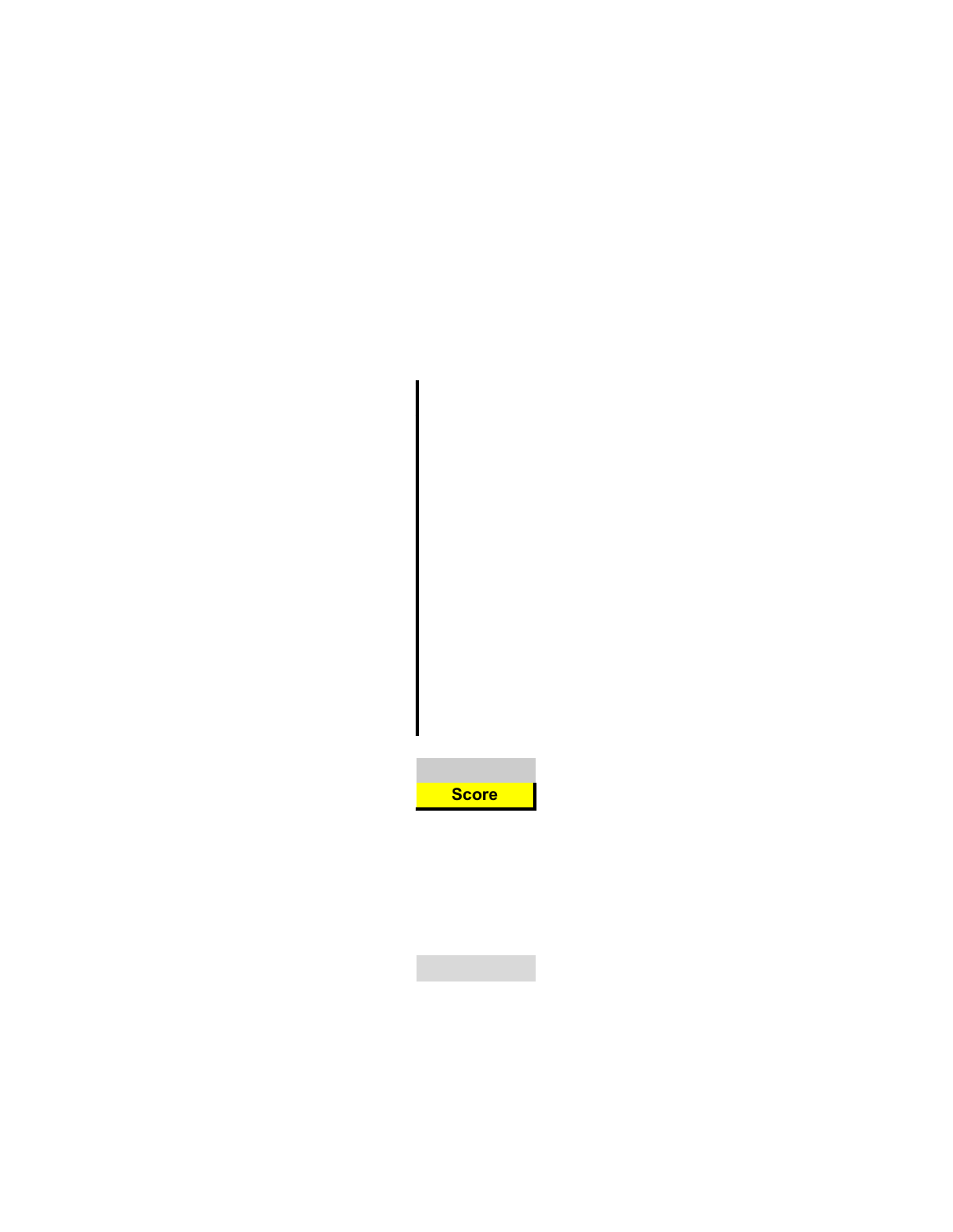| Week 3 | Apr 5, 2022  | 6:00 p.m. | 1              | Your Mom                                     | <b>VS</b>      | Damage                      |  |
|--------|--------------|-----------|----------------|----------------------------------------------|----------------|-----------------------------|--|
|        |              |           | 2              | Goonz                                        | <b>VS</b>      | <b>Ball Busters</b>         |  |
|        |              | 7:05 p.m. | 1              | <b>ESPN</b>                                  | <b>VS</b>      | Still Standing              |  |
|        |              | 8:10 p.m. | 1              | <b>Roster Check</b>                          | <b>VS</b>      | <b>Pitches Get Stitches</b> |  |
|        |              |           |                | Bye - Quit Your Pitching, Navien, Foul Poles |                |                             |  |
|        |              |           |                |                                              |                |                             |  |
| Week 4 | Apr 12, 2022 | 6:00 p.m. | 1              | <b>Ball Busters</b>                          | <b>VS</b>      | Damage                      |  |
|        |              |           | 2              | <b>Quit Your Pitches</b>                     | <b>VS</b>      | Goonz                       |  |
|        |              | 7:05 p.m. | 1              | <b>Foul Poles</b>                            | vs             | <b>ESPN</b>                 |  |
|        |              | 8:10 p.m. | 1              | Still Standing                               | <b>VS</b>      | <b>Pitches Get Stitches</b> |  |
|        |              |           | 2              | <b>Roster Check</b>                          | <b>VS</b>      | Navien                      |  |
|        |              |           |                |                                              | Bye - Your Mom |                             |  |
|        |              |           |                |                                              |                |                             |  |
| Week 5 | Apr 19, 2022 | 6:00 p.m. | 1              | <b>Foul Poles</b>                            | <b>VS</b>      | <b>Still Standing</b>       |  |
|        |              |           | $\overline{2}$ | <b>Pitches Get Stitches</b>                  | <b>VS</b>      | <b>ESPN</b>                 |  |
|        |              | 7:05 p.m. | 1              | Your Mom                                     | <b>VS</b>      | <b>Quit Your Pitching</b>   |  |
|        |              | 8:10 p.m. | 1              | Navien                                       | vs             | <b>Roster Check</b>         |  |
|        |              |           | 2              | Damage                                       | <b>VS</b>      | Goonz                       |  |
|        |              |           |                | <b>Bye - Ball Busters</b>                    |                |                             |  |
|        |              |           |                |                                              |                |                             |  |
| Week 6 | Apr 26, 2022 | 6:00 p.m. | 1              | Quit Your Pitching                           | <b>VS</b>      | Damage                      |  |
|        |              | 7:05 p.m. | 1              | Your Mom                                     | <b>VS</b>      | <b>Ball Busters</b>         |  |
|        |              | 8:10 p.m. | 1              | Still Standing                               | <b>VS</b>      | Navien                      |  |
|        |              | 9:15 p.m. | 1              | <b>Foul Poles</b>                            | <b>VS</b>      | <b>Roster Check</b>         |  |
|        |              |           |                | <b>Bye - Pitches Get Stitches</b>            |                |                             |  |
|        |              |           |                |                                              |                |                             |  |
| Week 7 | May 3, 2022  | 6:00 p.m. | 1              | Navien                                       | <b>VS</b>      | <b>ESPN</b>                 |  |
|        |              | 7:05 p.m. | 1              | <b>Foul Poles</b>                            | <b>VS</b>      | <b>Pitches Get Stitches</b> |  |
|        |              | 8:10 p.m. | 1              | Your Mom                                     | <b>VS</b>      | Goonz                       |  |
|        |              | 9:15 p.m. | 1              | <b>Ball Busters</b>                          | VS             | Quit Your Pitching          |  |
|        |              |           |                | Bye - Still Standing, Roster Check           |                |                             |  |
|        |              |           |                |                                              |                |                             |  |
| Week 8 | May 10, 2022 | 6:00 p.m. | 1              | <b>Ball Busters</b>                          | <b>VS</b>      | Goonz                       |  |
|        |              |           | $\overline{2}$ | Damage                                       | <b>VS</b>      | Your Mom                    |  |
|        |              | 7:05 p.m. | 1              | <b>ESPN</b>                                  | <b>VS</b>      | <b>Foul Poles</b>           |  |
|        |              | 8:10 p.m. | 1              | Navien                                       | <b>VS</b>      | <b>Pitches Get Stitches</b> |  |
|        |              | 9:15 p.m. | 1              | <b>Roster Check</b>                          | <b>VS</b>      | <b>Still Standing</b>       |  |
|        |              |           |                | <b>Remaining Schedule TBD</b>                |                |                             |  |